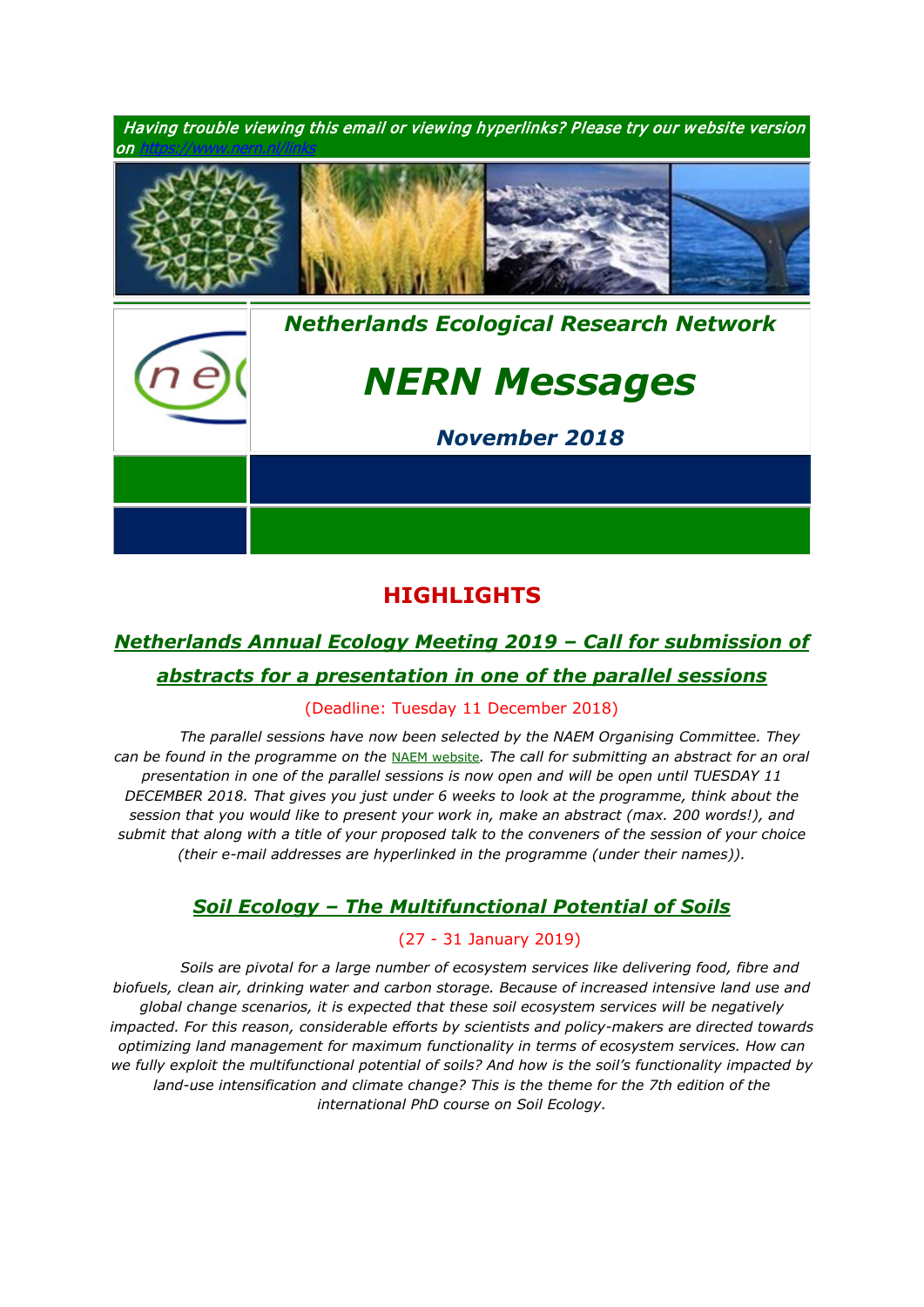# *6. [8th IOBC/WPRS Working Group Meeting](https://www.pe-rc.nl/IOBC-WPRS-meeting) - Landscape*

# *[management for functional biodiversity](https://www.pe-rc.nl/IOBC-WPRS-meeting)*

## 7. (27 – 29 March 2019)

*The aim of the meeting is to bring together the latest insights on current topics in landscape management for functional biodiversity, including the management for multiple ecosystem services, the identification of promising crop and non-crop management options to support biodiversity-based pest management, and initiatives to meet the challenge to halt the ongoing decline of important farmland species. Promising areas for future research will be identified. This meeting can be a perfect opportunity to broaden your insights regarding current challenges in the field, ánd to expand your network to interact with world-class scientists in the field.*

# *1. Bugs at your Service - [Fundamentals and application of](https://www.pe-rc.nl/bugs)*

## *[arthropod-mediated ecosystem services](https://www.pe-rc.nl/bugs)*

## 2. (31 March - 5 April 2019)

*This in-depth postgraduate course is organised in conjunction with the IOBC-WPRS working group meeting. This course will provide an overview of concepts and tools that can contribute to the design of multifunctional landscapes that are better suited to capitalize on ecosystem services in conjunction with other land use functions.*

## **1. Workshops / Meetings / Symposia**

- **Current Themes in Ecology 2018** Since there has been a delay in finalising of the "Deltaplan Biodiversiteitsherstel", the central topic of Current Themes 2018, the decision was made to cancel this edition of Current Themes in Ecology. The ambition is to have the Deltaplan finished before Christmas and as soon as this is the case you will be informed. For one, we intend to present the Deltaplan in the evening lecture of the NAEM 2019.
- **[International Soil Modeling Consortium \(ISMC\) Conference -](https://www.nern.nl/sites/default/files/ISMC_conference_announcement_2018.pdf) New [perspectives on soil models](https://www.nern.nl/sites/default/files/ISMC_conference_announcement_2018.pdf)** (5 - 7 November 2018) @ Wageningen, The Netherlands
- **[Symposium Advances in tropical research](http://ibed.uva.nl/content/events/symposia/2018/11/treub-symposium.html?origin=6htvxIaOTJuVWPheaTnS4g)** (15 November 2018) @ Amsterdam, The Netherlands
- **[Symposium Dier of Ding \(in Dutch\)](https://www.nern.nl/sites/default/files/Symposium%20Dier%20of%20Ding.pdf)** (24 November 2018) @ Utrecht, The **Netherlands**
- **[Integrale veerkracht: van bodemgezondheid naar gezondheid van plant,](http://www.nern.nl/sites/default/files/RIDLV%20symposium%20integrale%20veerkracht.pdf)  [dier en mens \(only in Dutch\)](http://www.nern.nl/sites/default/files/RIDLV%20symposium%20integrale%20veerkracht.pdf)** (7 December 2018) @ Utrecht, The Netherlands
- **ZOOLOGY 2018 - [Zoology in the Anthropocene](https://www.nern.nl/sites/default/files/Programm%20Zoology%202018.pdf)** (13 15 December 2018) @ Antwerp, Belgium

### **2. Courses**

• **[Matrix Approaches to Health Demography](https://www.demogr.mpg.de/en/education_career/international_advanced_studies_in_demography_3279/upcoming_courses_3762/matrix_approaches_to_health_demography_5603/default.htm)** (5 - 16 November 2018) *In this course, matrix methods will be used to analyze models based on prevalence and incidence data. The methods will go beyond the fixation on mean results and will incorporate variance and stochasticity. The class will introduce methods based on Markov chains, Markov chains with rewards, multistate matrix models, and matrix calculus. The new analyses will be compared, where possible, to traditional approaches.*

#### • **[Consumer-Resource Interactions](https://www.pe-rc.nl/postgraduate-courses/consumer-resource-interactions)** (2 - 6 December 2018)

*This one-week course will illustrate how adopting a consumer-resource approach can change our understanding of interactions, and how adaptive processes can be important in understanding both academic and applied problems in ecology. This edition of the course will focus on consumer-resource*